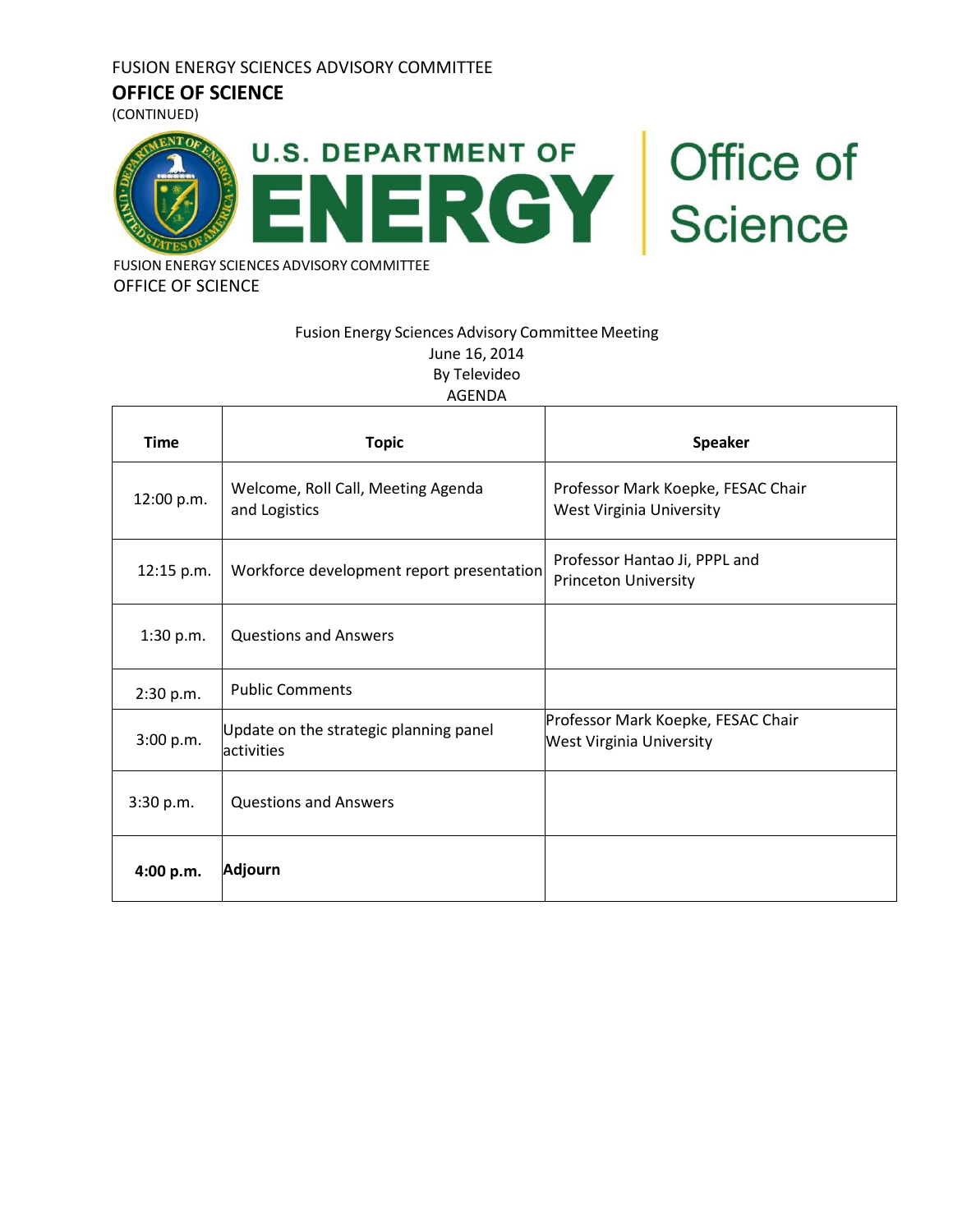## **OFFICE OF SCIENCE**

(CONTINUED) **ROLL CALL**

| <b>Workforce Development Needs Panel/Voting Members Present:</b> |                                       |  |  |  |
|------------------------------------------------------------------|---------------------------------------|--|--|--|
| Dr. Hantao Ji, Chair                                             | Dr. Ed Thomas, Vice Chair             |  |  |  |
| <b>PPPL</b>                                                      | <b>Auburn University</b>              |  |  |  |
| Dr. Amanda Hubbard                                               | Dr. Richard Groebner                  |  |  |  |
| Massachusetts Institute of Technology                            | <b>General Atomics</b>                |  |  |  |
| Dr. Ramon Leeper<br>Los Alamos National Laboratory               |                                       |  |  |  |
| <b>Workforce Development Needs Panel/Voting Members Absent:</b>  |                                       |  |  |  |
| Dr. Jean Paul Allain                                             | Dr. Lee Berry                         |  |  |  |
| University of Illinois                                           | ORNL (retired)                        |  |  |  |
| <b>Committee/Voting Members Present:</b>                         |                                       |  |  |  |
| Professor Mark Koepke, Chair                                     | Dr. Steven Zinkle, Vice Chair         |  |  |  |
| <b>West Virginia University</b>                                  | Oak Ridge National Laboratory         |  |  |  |
| Dr. Bruce Cohen                                                  | Dr. Arati Dasgupta                    |  |  |  |
| Lawrence Livermore National Lab.                                 | Naval Research Laboratory             |  |  |  |
| Professor John E. Foster                                         | Dr. Charles M. Greenfield             |  |  |  |
| University of Michigan in Ann Arbor                              | <b>General Atomics</b>                |  |  |  |
| Dr. Richard Groebner                                             | Dr. Jin-Soo Kim                       |  |  |  |
| <b>General Atomics</b>                                           | FAR-TECH, Inc.                        |  |  |  |
| Dr. George H. Neilson                                            | Dr. Juergen Rapp                      |  |  |  |
| Princeton Plasma Physics Laboratory                              | Oak Ridge National Laboratory         |  |  |  |
| Dr. Don Rej                                                      | Professor Ellen Zweibel               |  |  |  |
| Los Alamos National Laboratory                                   | University of Wisconsin-Madison       |  |  |  |
| <b>Committee/Voting Members Absent:</b>                          |                                       |  |  |  |
| Professor Amitava Bhattacharjee                                  | Dr. Linda E. Sugiyama                 |  |  |  |
| <b>PPPL and Princeton University</b>                             | Massachusetts Institute of Technology |  |  |  |
| Dr. Chris Hegna                                                  | Dr. Valerie Izzo                      |  |  |  |
| University of Wisconsin                                          | University of California, San Diego   |  |  |  |
| <b>Troy Carter</b>                                               | Professor Robert Rosner               |  |  |  |
| University of California, Los Angeles                            | The University of Chicago             |  |  |  |
| Professor Chris Keane                                            | Dr. Gert Patello                      |  |  |  |
| <b>Washington State University</b>                               | Pacific Northwest National Laboratory |  |  |  |

**Liaisons/ex officios Present:** None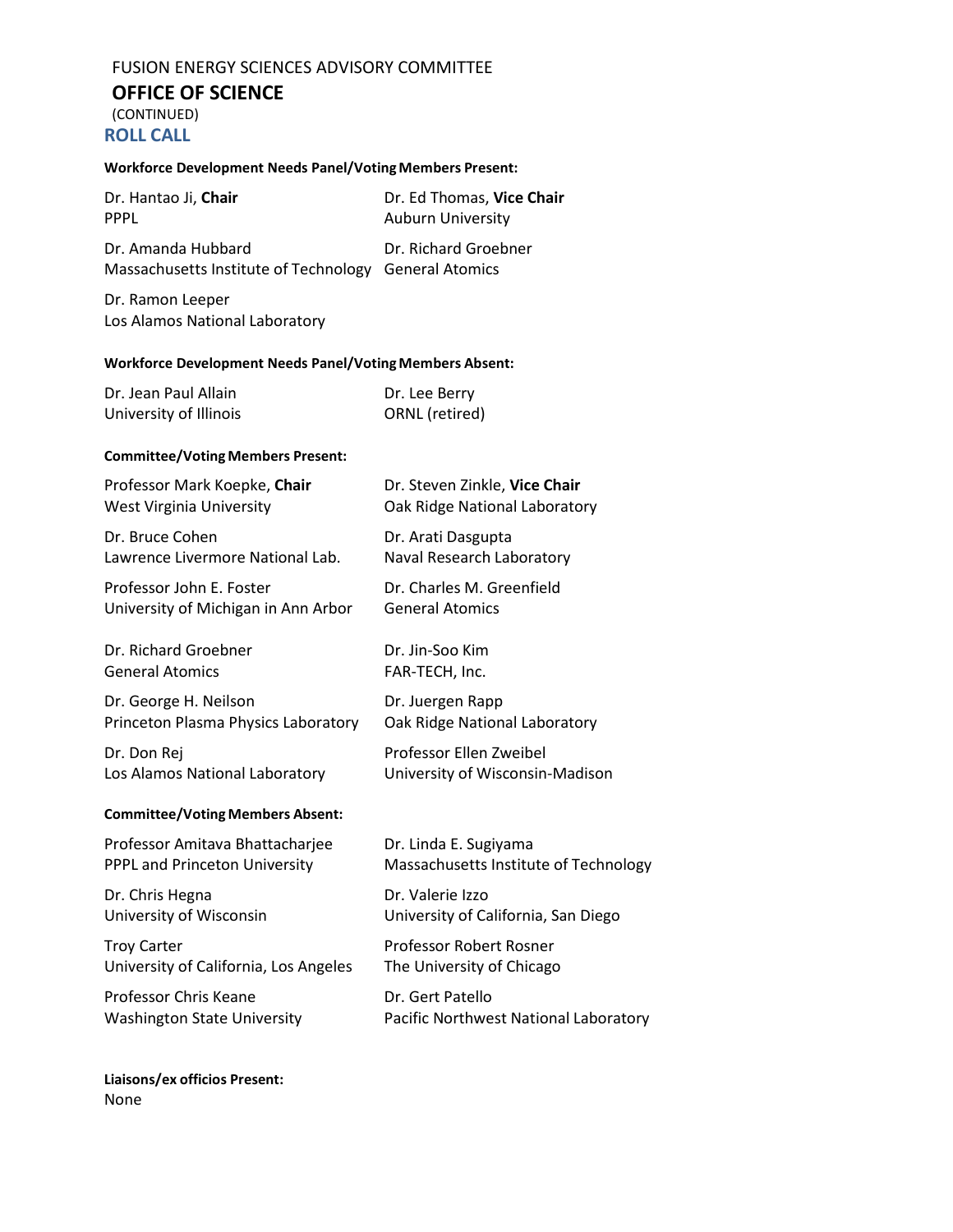## **OFFICE OF SCIENCE**

(CONTINUED) **Liaisons/Ex officios Absent:**

Professor Fred Skiff **Dr. Minami Yoda American Physical Society American Nuclear Society Division of Plasma Physics Fusion Energy Division** 

Professor of Physics **Professor of Engineering** University of Iowa Georgia Institute of Technology

Dr. John W. Steadman **Institute of Electrical and Electronics Engineers** Dean of Engineering University of South Alabama

#### **Office of Fusion Energy Sciences (FES) Attendees:**

| Dr. Bolton    | Mr. Stevens  | Dr. Barish    |
|---------------|--------------|---------------|
| Dr. Van Dam   | Dr. Finnegan | Dr. Podder    |
| Dr. Mandrekas | Dr. Thio     | Dr. Eckstrand |

#### **Other Attendees:**

Dr. Bev Hartline, Montana Tech

## **Monday, June 16, 2014**

**Dr. Mark Koepke, Chair, was presiding.**

## **WELCOME**

Dr. Mark Koepke discussed the membership changes, rules of the meeting, and the agenda, and introduced the presentation by Dr. Hantao Ji, PPPL.

## **PRESENTATION OF THE REPORT ON WORKFORCE DEVELOPMENT NEEDS**

#### **Dr. Hantao Ji, Chair, Subcommittee on Workforce Development***, assisted by Dr. Ed Thomas, Vice Chair*

Dr. Ji's commentary followed closely his written slides. Details and questions were mostly postponed until after the presentation. Key points: Unlike Discovery Plasma Science, diagnostics and emerging disciplines in fusion engineering sciences, including fusion materials science, are poorly represented in curricula even though they are in high demand. Summer school seminars and internships, in collaborations with national labs, and increased support for developing and delivering needed curriculum topics, would help address workforce development needs.

## Findings to identify **disciplines not well represented in academic curricula**:

**F1**. Curricula in MFE core disciplines are reasonably represented in academia.

**F2**. The university HEDLP/IFE research groups are small in number but stable in size.

**F3**. Discovery Plasma Science is stable and healthy at a large number of universities. Curricula in Discovery Plasma Science are strong.

**F4**. All emerging disciplines in fusion engineering sciences are poorly represented in curricula.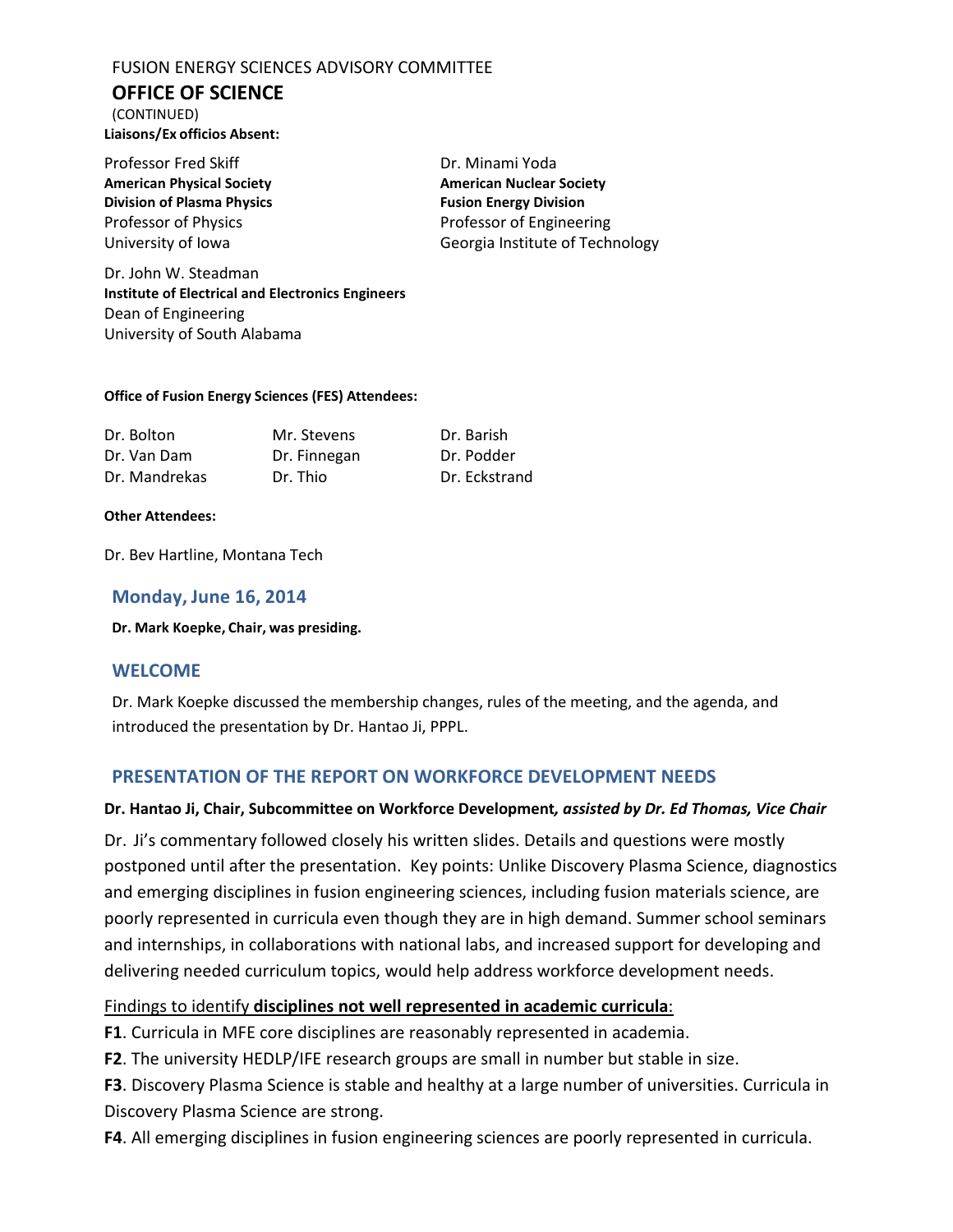#### **OFFICE OF SCIENCE**

(CONTINUED) Findings to identify **disciplines in high demand**:

**F5**. The demand in workforce in the core disciplines is strong and is well matched by the strong curricula, with the exception of diagnostics for MFE, which is least represented in curricula. **F6**. Fusion engineering sciences are in high demand, as a whole, and are poorly represented in curricula.

## Finding to identify **disciplines for which the DOE labs may play a role in workforce needs**:

**F7**. There is general recognition that national labs can play a role in workforce development for the emerging disciplines, especially in fusion engineering sciences.

Finding for grad **student/postdoc programs that address discipline-specific workforce needs**: **F8**. It is critical to support faculty who develop and deliver curricula of sufficient depth and breadth and who provide research training needed for workforce development.

## Recommendations for **Curriculum development and classroom education**:

**1**. Establish summer schools for grad students and postdocs in fusion engineering sciences.

**2.** Establish a consortium among national labs and academic institutions to enhance grad student training and develop curricula for advanced diagnostics and fusion engineering sciences.

## Recommendations for **Workforce development needs in research training**:

**3**. Encourage grad students/postdocs to pursue fusion engineering sciences.

**4a.** Enhance the participation of universities in large FES projects – particularly in the areas of advanced diagnostic and materials development.

**4b**. Establish a program at national labs to support grad students and postdocs in advanced diagnostics and in targeted emerging engineering science areas, including nuclear materials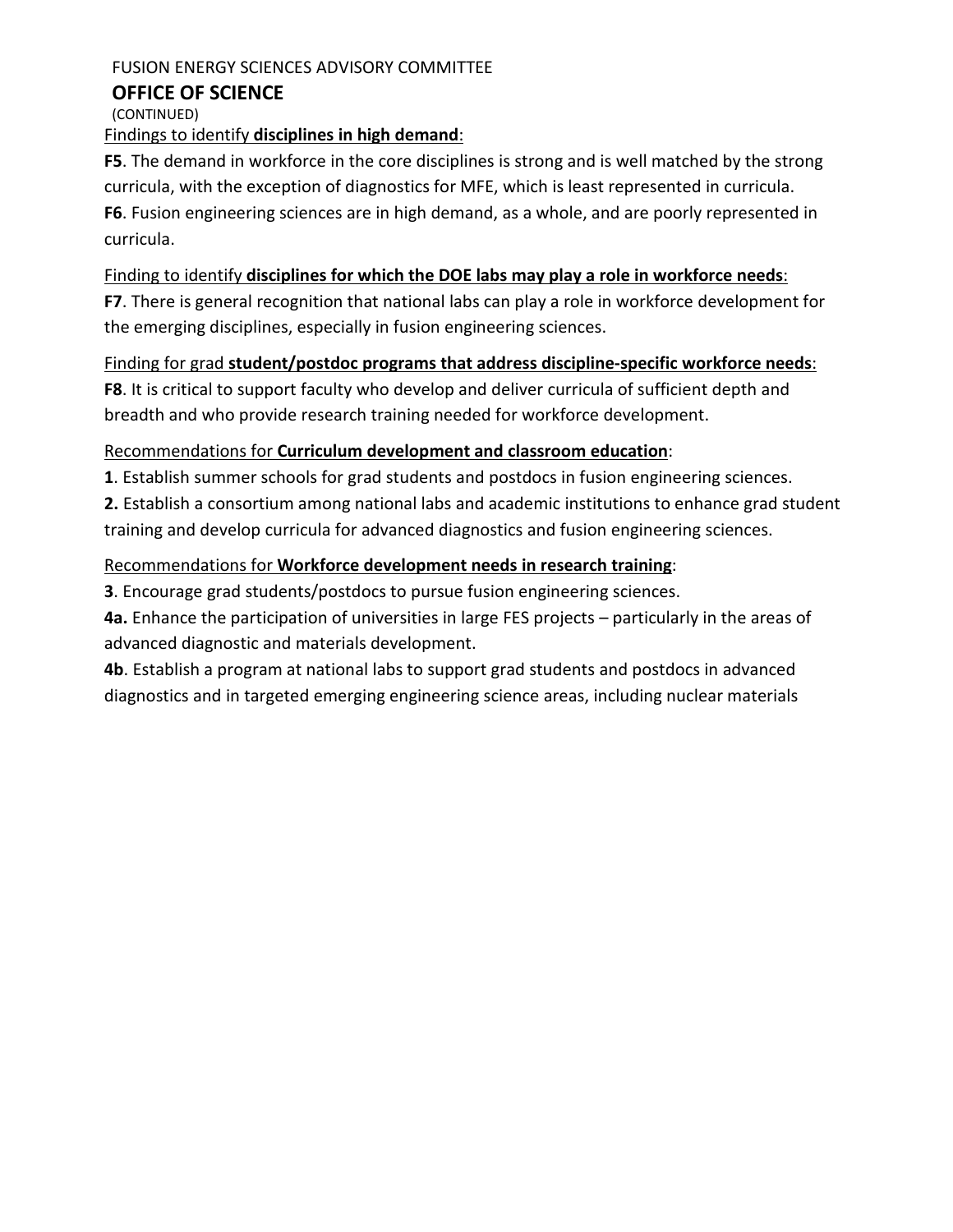FUSION ENERGY SCIENCES ADVISORY COMMITTEE **OFFICE OF SCIENCE** (CONTINUED) **COMMITTEE DISCUSSION**

 $Q = Question$   $A = Answer$   $S = Statement$ 

S: Hutch Neilson: I owe the panel congratulations, and I'm impressed with methodology, responsiveness, and quantification of the data. I **suggest** we modify 4a, to add "…and international collaborations," with the intention of getting universities involved in large projects. International provides larger projects and creates stronger connections.

A discussion ensued about Hutch's **suggestion**. Members believed that including international collaboration in this effort was charge-appropriate, kept the statement U.S.-centric, and reflected that broadening the opportunities for the US universities, to gain experience, is growing and proving extremely valuable.

S: Mark Koepke: I'm going to restate the **motion**, and see if there is more discussion. The **motion** is to change 4a to increase academic institutions' participation in FES international collaborations, particularly in diagnostics. We will take the vote:

| Charles: yes Rich: yes |            | Hutch: yes | Juergen: yes |                                 |
|------------------------|------------|------------|--------------|---------------------------------|
| Steve: yes             | Arati: yes | Bruce: yes | Mark: yes    | $(8 \text{ yes}, 0 \text{ no})$ |

Q: Charles Greenfield: I don't agree with the metrics being used in 4a and 4b. Diagnostics is universities' lead role in DIII-D and NSTX, so I wonder if we are ignoring classroom work on diagnostics, because research on diagnostics seems to be reflected here.

A discussion ensued about how curriculum and research go hand in hand and how the survey questions were formulated and answered in terms of curriculum needs. Chuck emphasized that diagnostics are a large strength of the university program at national labs and we need to further integrate with other universities.

Q: Hutch Neilson: Both Chuck's and the panel report don't have a conflict. I read this recommendation as following from the highlighted gaps, which the panel highlighted as strong as it highlighted the university programs. There is a greater demand, even though the program is already strong. I don't see a conflict.

Q: Amanda Hubbard: The detailed text says multiple universities play key roles in diagnostics, but should expand for mutual collaboration in materials science.

S: Charles Greenfield: I'm happy with the answer. Periodic diagnostic competitions by FES are extremely competitive; only 50% win the competition. I want to see new diagnostics coming up on new machines. This is limited by funding.

Mark Koepke invited further questions. Steve Zinkle asked about error bars on the statistics in terms of indications of factors of two in some places and factors much less than a factor of two elsewhere in the numbers. Hantao was uncomfortable quantifying error bars on the statistics in terms of the tenths place, e.g., +/- 0.2, of the numbers quoted. Steve was satisfied with his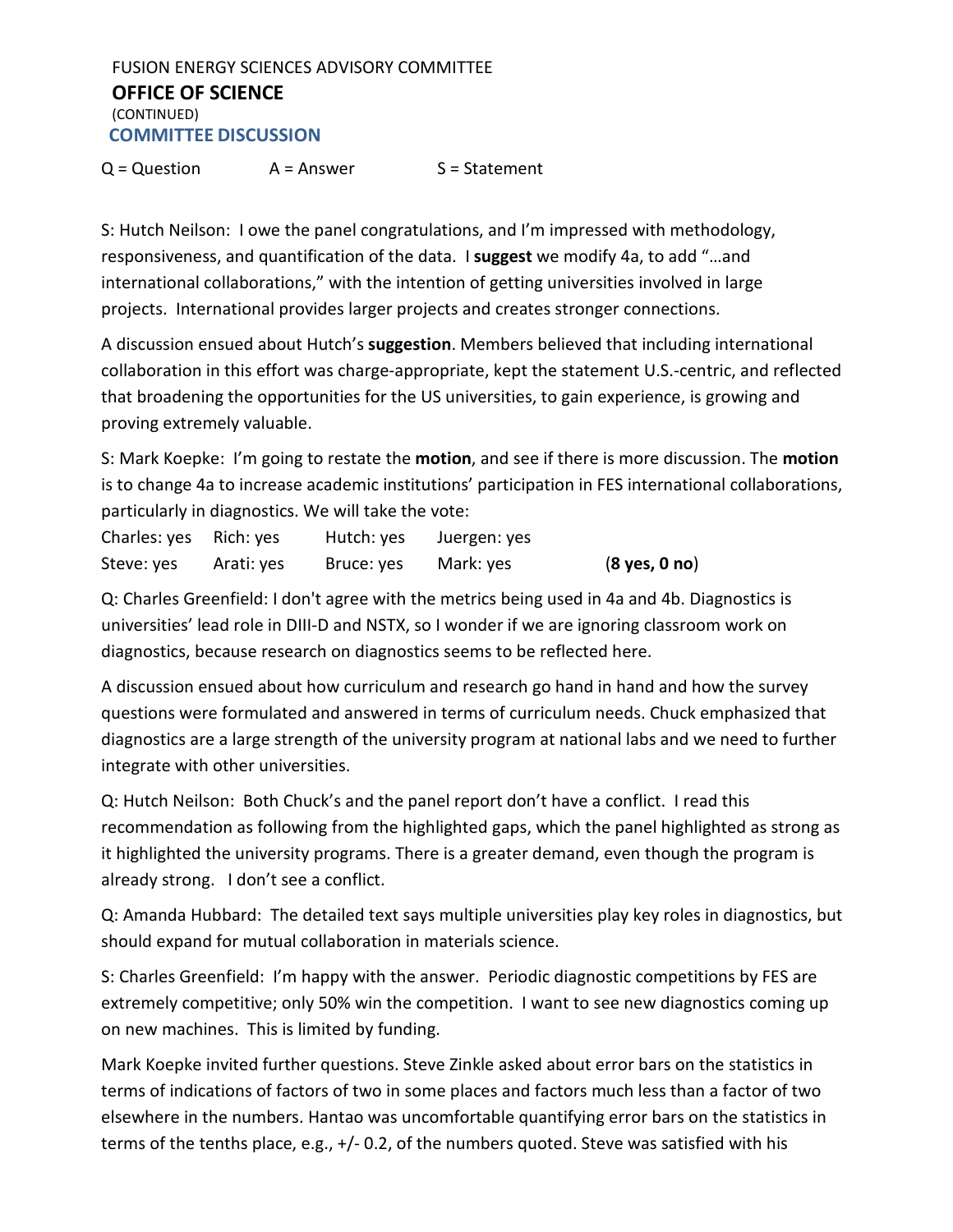(CONTINUED) answer.

Q: Steve Zinkle: I have a question and recommendation regarding 4a, 4b. I'm wondering if the panel is attempting any kind of benchmarking with SC programs, such as HEP, NP, and BES, and if there is any discussion in the panel on increasing academic facilities, and looking at other SC programs that were benchmarked.

Q: Hantao Ji: The simple answer is "no" due to time and energy constraints. But, at the beginning, in April, we discussed other successful examples, such as NNSA, for this issue. Ray Leeper, looked at that program and gave a summary to the panel, but didn't investigate the question further. A radiological chemistry summer school was another successful program for WD-needs in the future. Do you suggest implementing those kinds of recommendations for further insight?

Q: Steve Zinkle: I'm satisfied due to the time urgency. It needs to be added, but no formal effort is required.

S: Lee Berry: I think there is a difference between some classes of experiments, such as plasma experiments. The fusion experiments are generally not user facilities, so common approaches may not work. Look at the nature of the facility, such as whether it is a user facility or not, and interpret this in terms of what the accelerator physics panel recommends.

A: Mark Koepke: For interpreting 4a 4b, refer to how the Office of Workforce Development of Teachers and Scientists (WDTS) addresses these workforce development needs. WDTS activities may be appropriate for FES or may provide good examples of something analogous.

Q: John Foster: Higher resolved categorization is needed for discovery science. Michigan was missing from the Survey, and they have a large program. Why were they not included? Discovery Plasma Science, space plasmas, and low temperature plasmas are all strong programs at Michigan.

A: Hantao Ji: In page 7, under theory, plasma science was the only category, e.g., Discovery Plasma Science.

Q: John Foster: In chart 22, showing ratios of university demand vs. curricula, Discovery, on pages 24-25, may be flipped like that because there is so much included in that category. There may be a large low temperature plasma program, but much smaller programs in other categories. Can we break Discovery into more subcategories?

Q: Mark Koepke: Would your comment change the conclusions of the report?

A: John Foster: No, it wouldn't change the conclusions of the report. My concern is that it gives the impression that there is not as much going on compared to what is actually occurring. There is a lot going on.

Q: Mark Koepke: We have to be cognizant that there will be some detail left out. As long as the conclusions are not changed, at the level of the charge response, we have to tolerate this.

Q: Ed Thomas: When the national lab reports came in, they self-reported a lower demand on the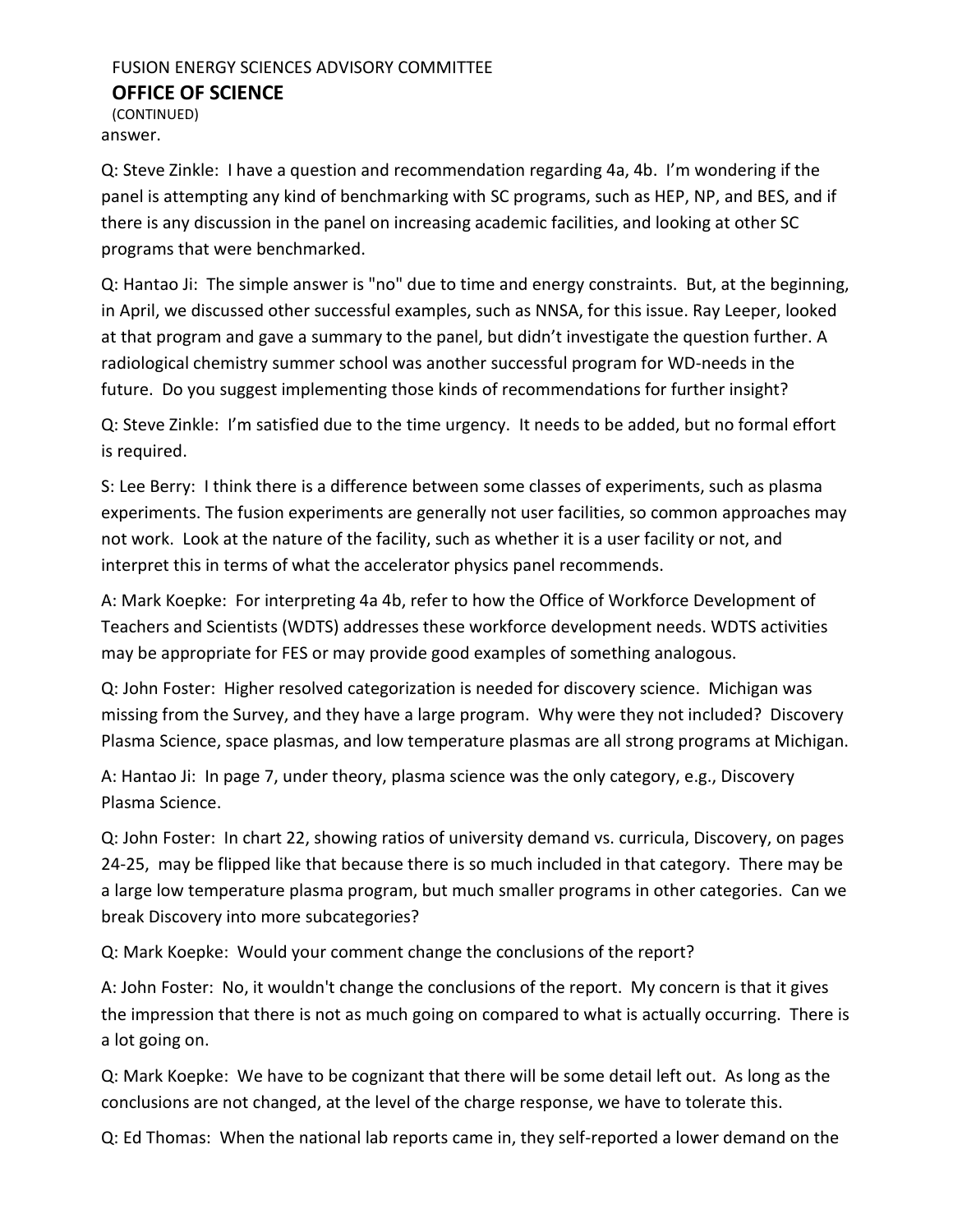## **OFFICE OF SCIENCE**

(CONTINUED)

Discovery science side. There is a lot lumped in as John said. Two key points: the areas identified were in previous FESAC reports, and need to be consistent. The lower scores were from the labs' self reporting, which refers back to Steve's question on the error bars. The same effect is due to lab reporting. Don't interpret that as a lack of interest, if it's artificially lower.

Q: John Foster: The charge requested that the results be put in the report, with the assessment of the jobs. How do you put in that into perspective?

A discussion of the connection between jobs and workforce development ensued. John made a **motion** (not seconded) that a statement should be added, for context, to explicitly link the findings and recommendations of the report to jobs. Hantao pointed out that workforce development means jobs.

S: Hutch Neilson: I see what John is saying, but to go beyond what is written and tabulated would get us into speculation. The survey asked to look 10 years out; it was a complicated calculation in these fields and in these disciplines. To get more specific is an additional task. I don't think this is necessary, and would require more work.

S: Hutch Neilson: I don't want an additional report to addresses this.

A: Mark Koepke: I am aligned with you, when you read in the 2nd paragraph in the charge, "significantly greater training to address gaps in SC mission needs". The purpose is to fill the gaps with employed people.

S: John Foster: It was a good report, but it's too much work and speculation to go beyond what is there. I just want to bring it up.

Q: Mark Koepke: What would be your vote on your own **motion**?

S: John Foster: Yes

Q: Jin-Soo Kim: From the very beginning of the employment question, in plasma physics and engineering, many graduates go to industry and they make a lot of progress in R&D in industry. Is this part of the discussion?

A: Mark Koepke: It's not part of the discussion. You're commenting about jobs. This is another comment.

S: Jin-Soo Kim: There are other types of industries where our graduates go, but they are not included in the whole program. I just bring it up.

A: Mark Koepke: We decided to not make any further articulation on the issue of jobs. Do you want to bring it back, and include private industry?

S: Hutch Neilson: That is a different point, that DOE SC is not the only customer for graduates in plasma and other fields.

S: Jin-Soo Kim: There is a large impact in industry, and it's never brought up.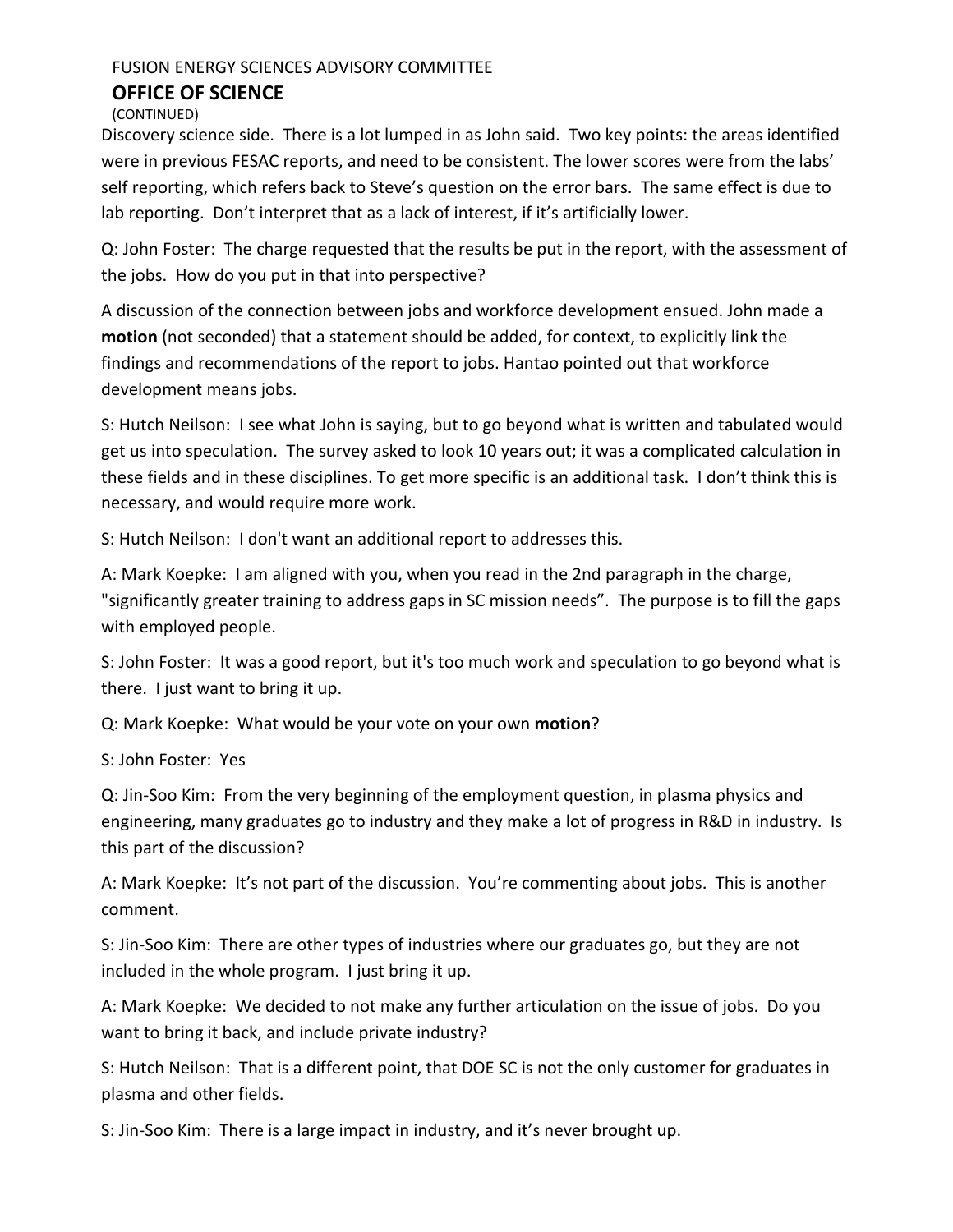(CONTINUED)

A: Mark Koepke: I'm fully aware of that, but that is a totally different topic of labs and corporations in the report. We are not addressing jobs. If something is missing in the report, please suggest wording and where it should be in the report.

S: Hutch Neilson: This is another effort, bringing up additional jobs.

S: Hantao Ji: We do have a bullet in the final comment, as we want diversity, which is needed for the health of the field. So it is out of scope, but related. This is beneficial not just for FES employment, but we want to have that input, for the panel.

Q: Mark Koepke: Do others have comments for the subcommittee?

S: Juergen Rapp: No comment, I'm fine with the report and recommendations.

Q: Arati Dasgupta: Regarding IFE: There is a small but stable program at the labs. Are we happy or should we recommend growth? Should it stay small?

A: Hantao Ji: That is key finding #2; it is small but important to maintain and expand in this discipline (see pg. 20).

Q: Arati Dasgupta: One more question: the summary said that we need growth in certain areas, but not at the expense of other areas. For the panel, with a set budget, how is that possible?

A: Hantao Ji: You need a creative, effective way to cover all the areas, and keep them healthy and strong.

A: Bruce Cohen: I want to comment, to echo that this is an impressive report by the panel that is very deep, comprehensive, and has specific recommendations. It's easy to slip outside the charge, to give FES recommendations on program expansion, but that is not part of the charge.

Q: Mark Koepke: What about workforce development for teachers in science programs that are important to SC? The charge says workforce development for teachers and scientists for graduate students, faculty, etc... Did you evaluate those in terms of pertinence in gaps and implementing them or not?

A: Hantao Ji: We did. One comment was that we are not very effective in filling FES needs. Part of the observation of the committee is that we know that FES-related graduate and postdoc fellowship applicants are not faring well in science-wide competition in the graduate and postdoc fellowship programs. Ed Thomas can say more.

A: Ed Thomas: We did look into that. FES and also folks from WDTS provided us information about the status of the postdoc program. We got specific numbers of the level of 7-8 recipients per year, when the program was operated by FES compared to the level of 2-3 recipients per year, when the FES programs for junior faculty and postdocs were incorporated Office of Science wide. We saw a decline. We chose to make a neutral stand due to going outside the charge. The panel felt we needed to make a comment, but it's on the edge of the charge.

Q: Mark Koepke: About the 4a findings, did the university support that finding explicitly? Did the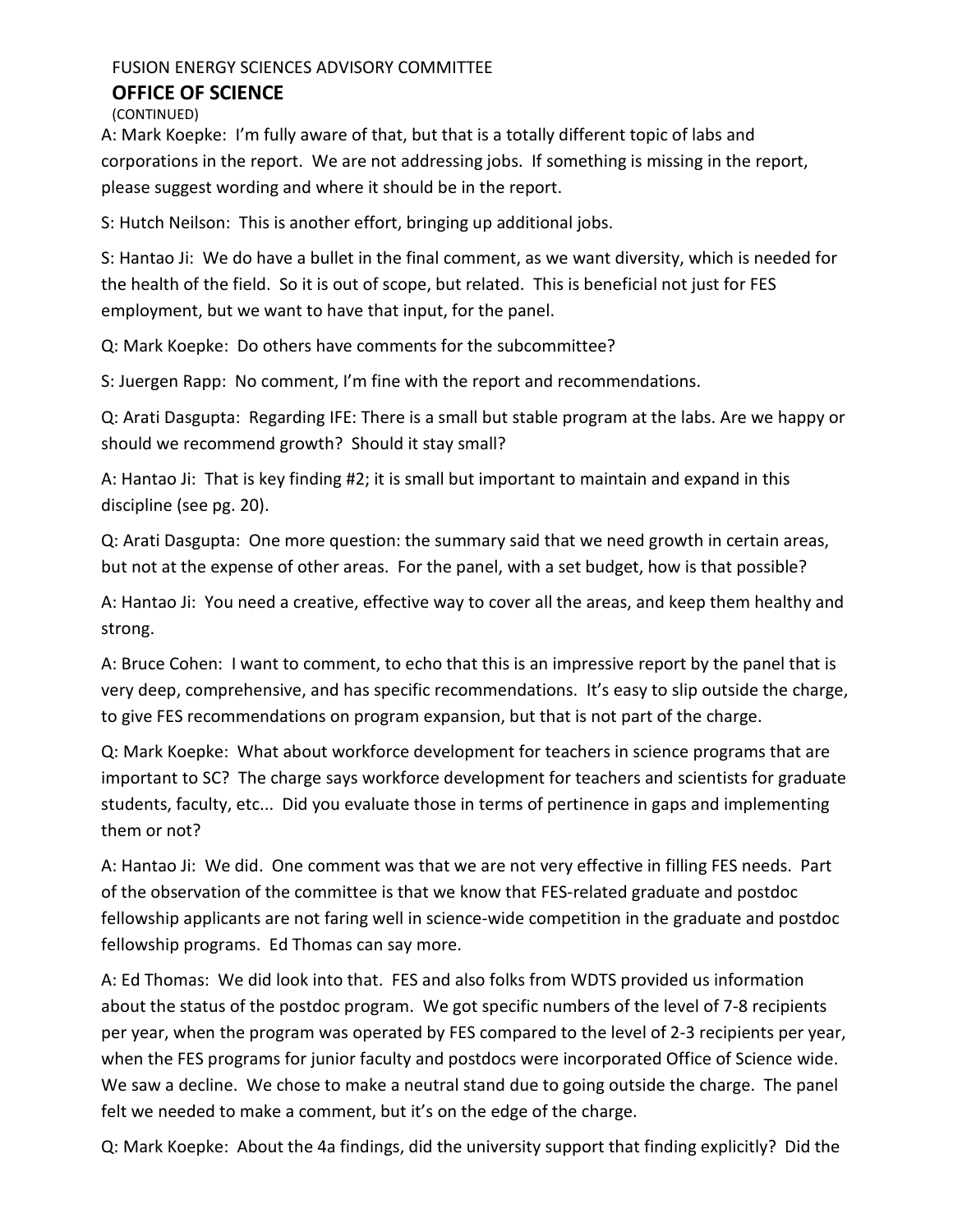(CONTINUED)

university respondents support moving toward the lab collaborations? The 4a recommendation is actually not in the survey, so you couldn't address this, right?

A: Ed Thomas: If you look at the response of the universities, they thought the labs could help and these emerged. The labs and universities were asked to identity where the labs could contribute. This area is included.

S: Richard Groebner: There are no specific issues, but I agree with the other subcommittee members. In the past, there were data on the labs and corporations. It's not clear whether corporations are in the charge, which gave high response in the charge. They are not absent. The comment about jobs talked about the pipeline from instructors, at universities, to labs, to corporate hiring.

A: Hantao Ji: Rich spent a lot of time reading industry comments not just for fusion jobs, but plasma research in general, which serves the nation. For example, one corporation discussed jobs.

A **motion** to approve the report was made and seconded. There was a short discussion whether subcommittee members were permitted to vote as committee members on the report approval. The outcome was subcommittee membership did not make a committee member ineligible to vote.

Jim Van Dam pointed out numerous small inconsistencies in the labeling and language used throughout the report that introduced unnecessary confusion and inaccuracy. Mark asked Jim to list these types of corrections and send the list to Mark.

Mark Koepke: We need to have a vote by 2:30pm. In the discussion of the **motion**, we can have the discussion. Anyone want to make another point?

Q: Amanda Hubbard: Did everyone see the executive summary report? We did not see it.

Hantao had sent Sam Barish of FES the executive summary at 8:00am without sending it to the rest of the subcommittee or committee. Sam sent it to everyone, so the committee could review it before voting. Before the committee received the executive summary, a vote was taken on the report as presented, followed by a vote on the executive summary.

A: Hutch Neilson: I **move** that we vote on the report, as presented.

Bruce **seconded** the motion.

|               |           |             | S: Mark Koepke: We will take a vote, to approve the report only, without the executive summary. |
|---------------|-----------|-------------|-------------------------------------------------------------------------------------------------|
| Bruce yes     | John yes  | Charles yes | Rich yes                                                                                        |
| Jin-Soo yes   | Hutch yes | Juergen yes | Steve yes                                                                                       |
| Ellen abstain | Arati yes | Mark yes    | $(10$ yes, 1 abstain)                                                                           |

S: Mark Koepke: The report is **approved** by the committee.

S: Charles Greenfield: I **recommend** (move) a vote on the executive summary with the same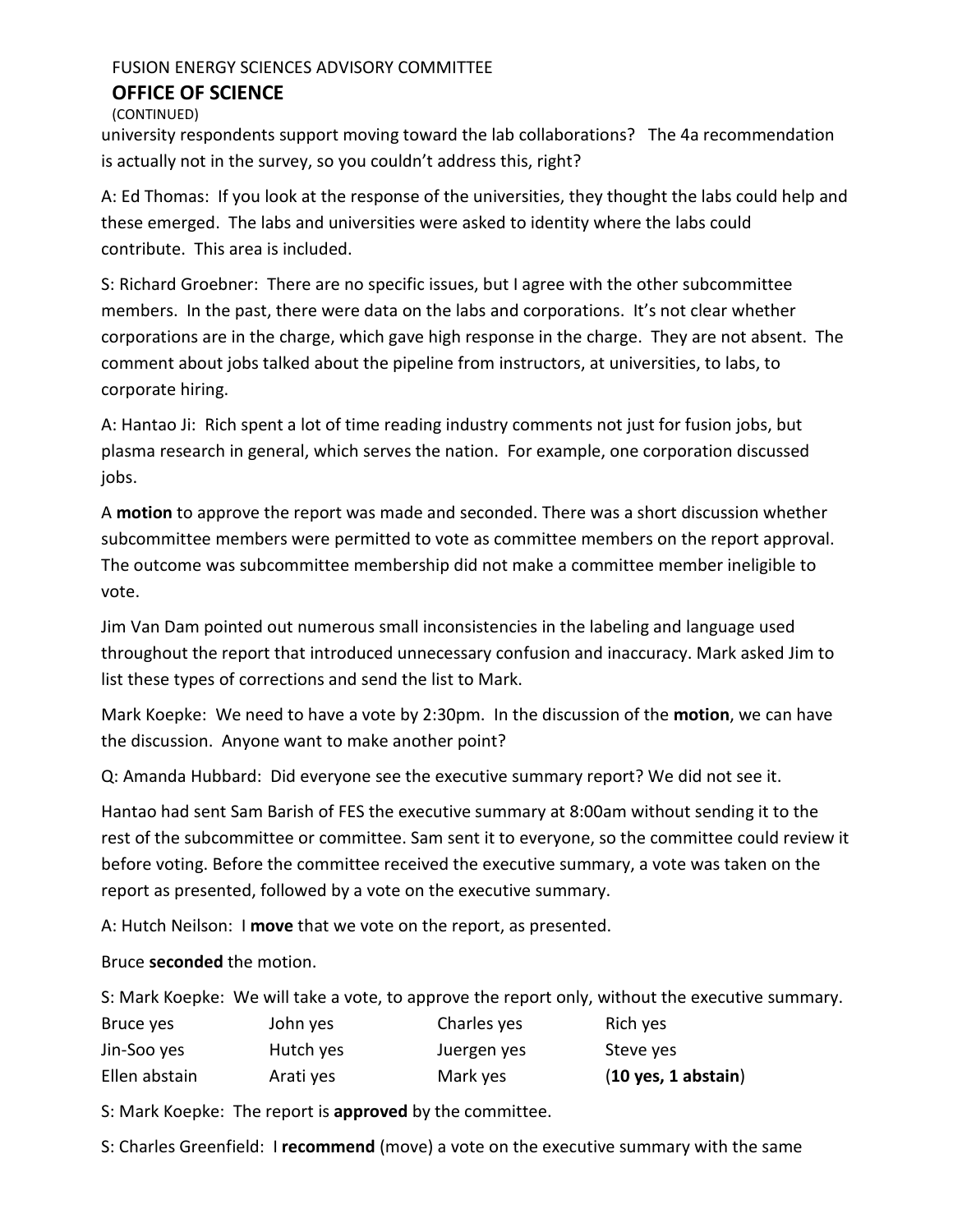FUSION ENERGY SCIENCES ADVISORY COMMITTEE **OFFICE OF SCIENCE** (CONTINUED) changes to section 4a.

Jin-Soo Kim **seconded** the motion.

S: Hutch Neilson: I feel it's a good representation.

The motion was **approved** unanimously to permit the same changes to the executive summary as in section 4a.

S: Mark Koepke: Motion passes.

## **PUBLIC COMMENT**

There were no public comments at this meeting.

## **OTHER BUSINESS**

Mark Koepke updated the committee on the strategic planning panel activities using slides. Mark's commentary followed closely his written slides.

## **DISCUSSION**

S: Hutch Neilson: I'm not sure how you will digest the comments. I have concerns about how to answer the charge that won't be controversial or contentious. FESAC is being passed through most of this exercise. I'm very concerned about getting buy-in on a controversial report.

A: Mark Koepke: Hopefully it will be a week early. In the 15-24<sup>th</sup> September range, for review and preparation of questions and also a discussion period for in person discussion. The panel takes seriously the fact that the final FESAC recommendation is part of the process. This is in the mind of the panel members. The panel is busy digesting the submitted material and prior reports and studies. Concerns are not going to go away. Some in the community and on FESAC will be happy and some will be sad about the process and FESAC can approve it, approve parts of it, or reject it. The panel is focusing on responding to the charge. Keep your concerns coming, so that we make sure the panel tries to address them.

Q: Bruce Cohen: If FESAC is required to put up or shut up in the meeting and the conclusion in voting is to approve or not approve, then it will be a fait accompli and it will be difficult to push it through the meeting.

A: Mark Koepke: Good point. That's nearly impossible to do in the approval meeting. The panel will not invite interaction with FESAC before the approval meeting. This panel has been appointed, for this purpose, and we are taking it very seriously. We are not to seek or include FESAC influence. That means that we will have a report that will have been processed a certain way to respond to the charge, but there is a risk that FESAC approval will not be unanimous.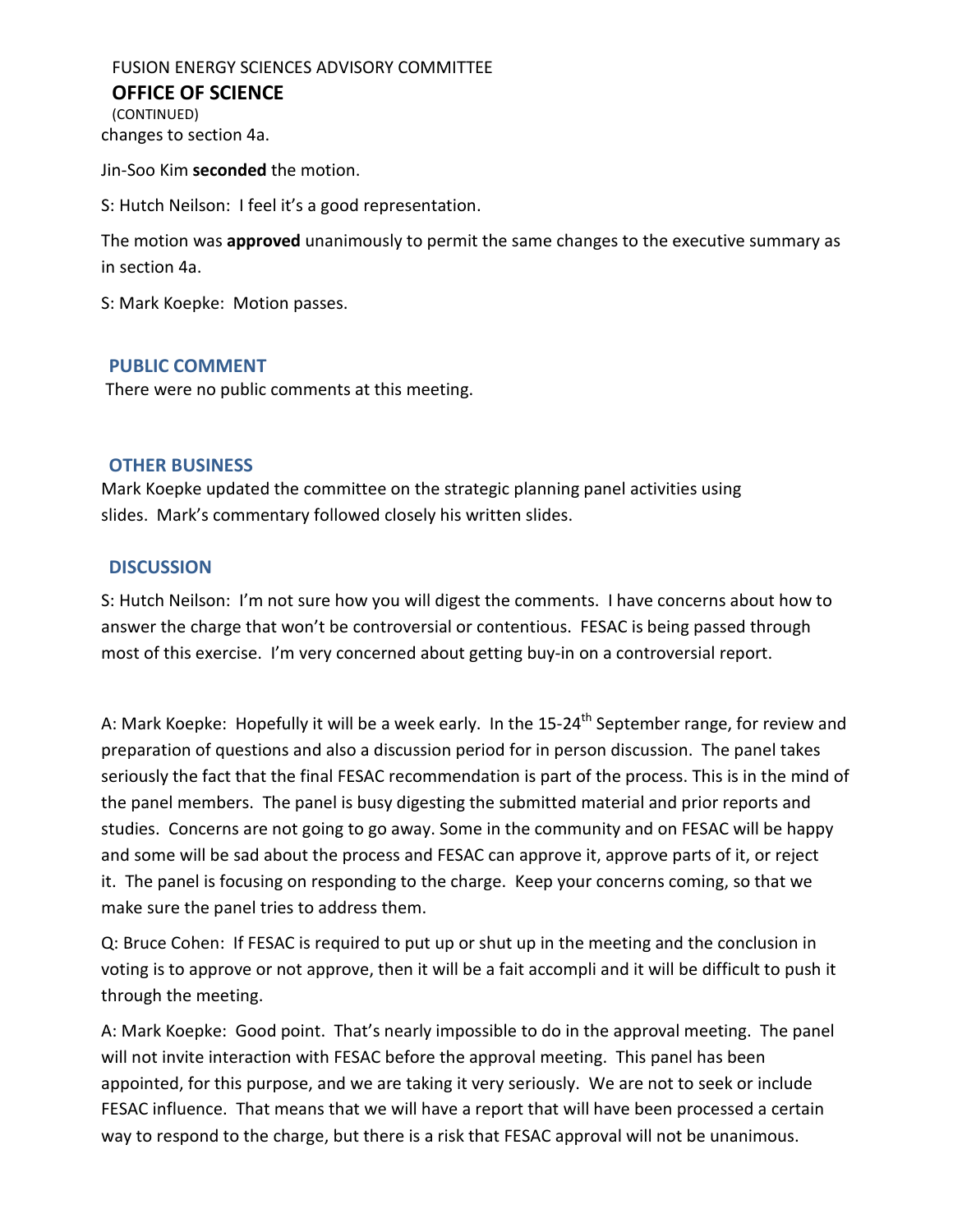(CONTINUED)

S: Sam Barish: FESAC has three choices: approve, reject, or modify then approve. Modification has been done at other FESAC meetings. You will have the opportunity, in another meeting, or come up with another report, and approve it at another meeting, if necessary.

A: Mark Koepke: I can tell you right now, from the response letter from Pat Dehmer, that we are not going to be able to go past the October 1 deadline. Voting would have to be in that week of the 22<sup>nd</sup> to 23<sup>rd</sup> of September. It's inappropriate for a televideo format for the FESAC strategic plan charge discussion. I'm optimistic about approval, although there will be pain, intent, and strategy along the way. The regular FESAC process will take place for the discussion. Don't plan on a contingency of another report or meeting. The items of disagreement will need to be worked in real time. We might be able to extend the meeting time.

S: Bruce Cohen: The FESAC meeting approving the Rosner panel report had discussion, but not answering the charge was deemed unacceptable.

S: Mark Koepke: If FESAC votes on the panel report, it jeopardizes the message from the panel if it is not unanimous. The objective of having community consensus may not be fulfilled.

S: Ellen Zweibel: I have a presence in the astronomy community, where there is a much longer, much higher level of input. They have attempted to get input from whole community, which has led to support. I'm in a difficult position as a FESAC member. There is usually some iterative process for fine-tuning or major tweaks to the report.

A: Mark Koepke: Many may have the same perspective. Read the charge on the BPO web site, for the philosophy on the web site. I have provided some statements. The 2007 Greenwald report had tremendous support as a roadmap. ReNeW had incredible input on grand challenges in the field. The work of this panel is not supposed to compete with those extended efforts. Priorities and budget will be the focus of the report. We take 2007 Greenwald in the context of ReNeW and then prioritize. Ellen, I'm addressing the time and involvement of the community through prior reports and the public meetings in this planning exercise.

S: Charles Greenfield: The first two reports you mentioned, Greenwald and ReNeW, were not to be priorities, but the full scope. The Rosner report was the first time to prioritize, which ended up controversial. The full FESAC is made with people with strong opinions. It's difficult for the full FESAC to exercise oversight, which is a big risk.

A: Mark Koepke: First, the 2007 Greenwald report did have prioritization and priorities, in it. It had an algorithm. Second, another big risk is that the report will not be deemed useful to SC; the metric is the conflict of interest. There will be controversies, due to institutional identities. There will be problems and discussions. All the points you made Chuck, were included in the members selection and the report. Even the best road forward is filled with risks.

S: Hutch Neilson: You are doing your best, but you are not addressing the concerns about the panel, as if it is independent from FESAC. The panel is not independent. We, FESAC, are going to